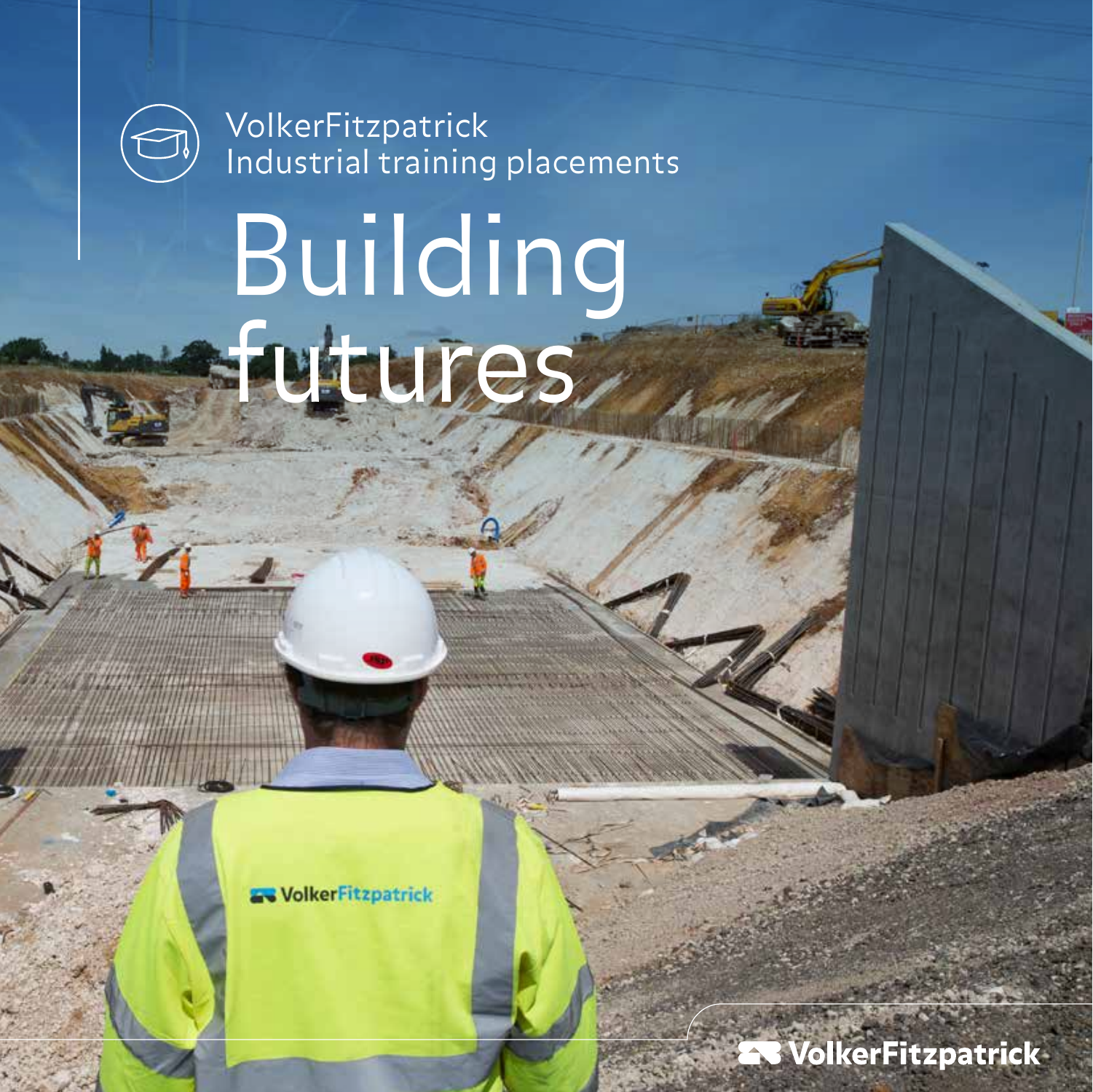$\overline{\mathfrak{c}}$ 

As one of the UK's leading engineering and construction companies, VolkerFitzpatrick provides specialist building, civil engineering and rail expertise to a range of markets to provide a truly integrated service to clients. We possess proven experience and deliver successful projects in a wide range of industries, including commercial, industrial, education, rail infrastructure and depots, airports, waste and energy.

VolkerFitzpatrick has building, civil engineering and rail infrastructure divisions, working predominantly in the south of the UK.

Our teams of skilled and dedicated staff work closely with our clients to understand their requirements and objectives to deliver quality projects that are innovative, sustainable and exceed expectations.

VolkerFitzpatrick is part of VolkerWessels UK, a multi-disciplinary construction and civil engineering group operating across the UK in six operating companies.

Of upmost importance on all our sites and projects is the safety of our 650+ employees, our subcontractors and the communities in which we work.

We understand our strength comes from our people and we strive to attract and develop tomorrow's employees today. We pride ourselves in being an attractive and responsible employer by developing excellence in our workforce and ensuring we leave a legacy.

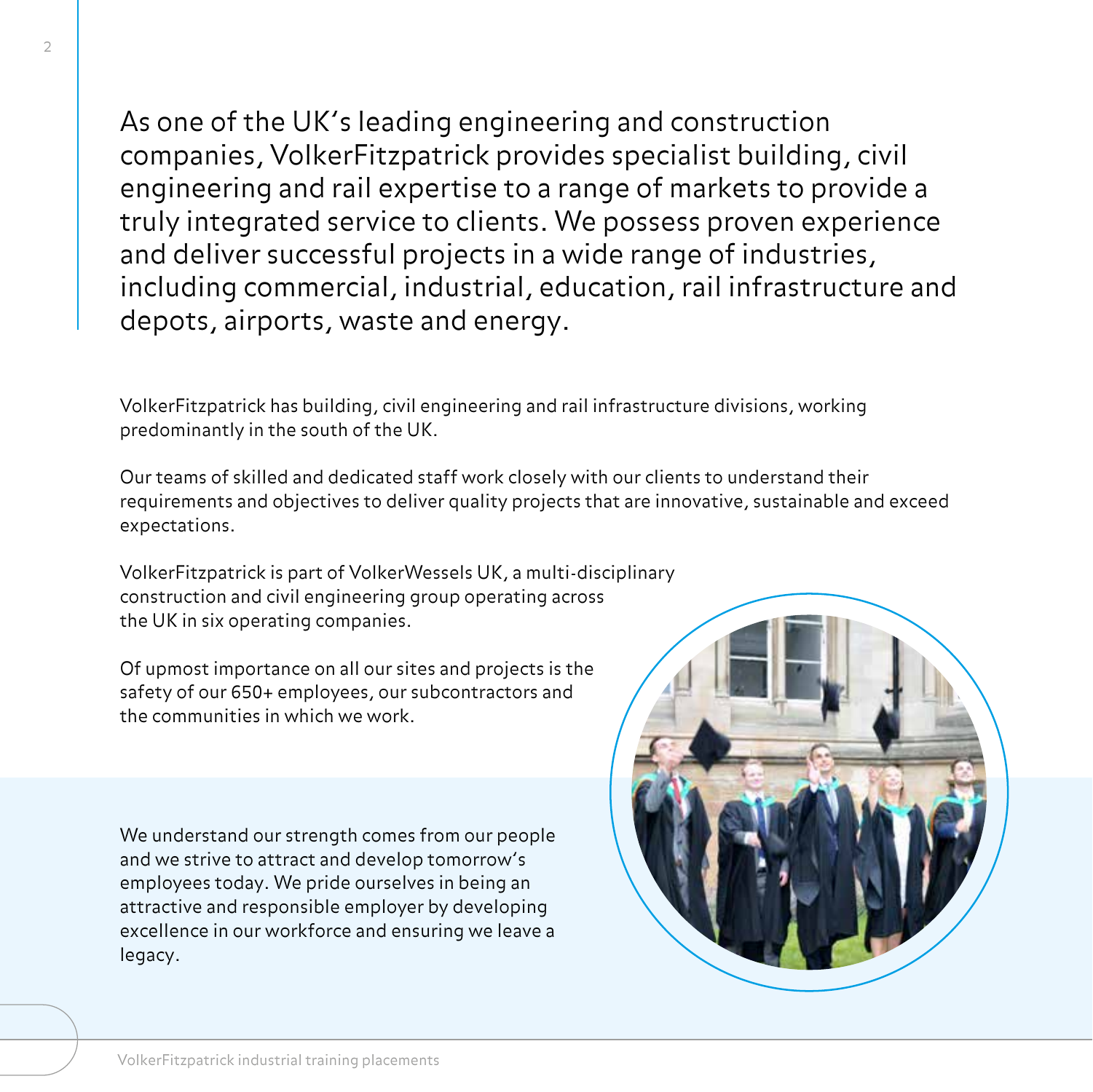3



**AV VolkerFitzpatrick**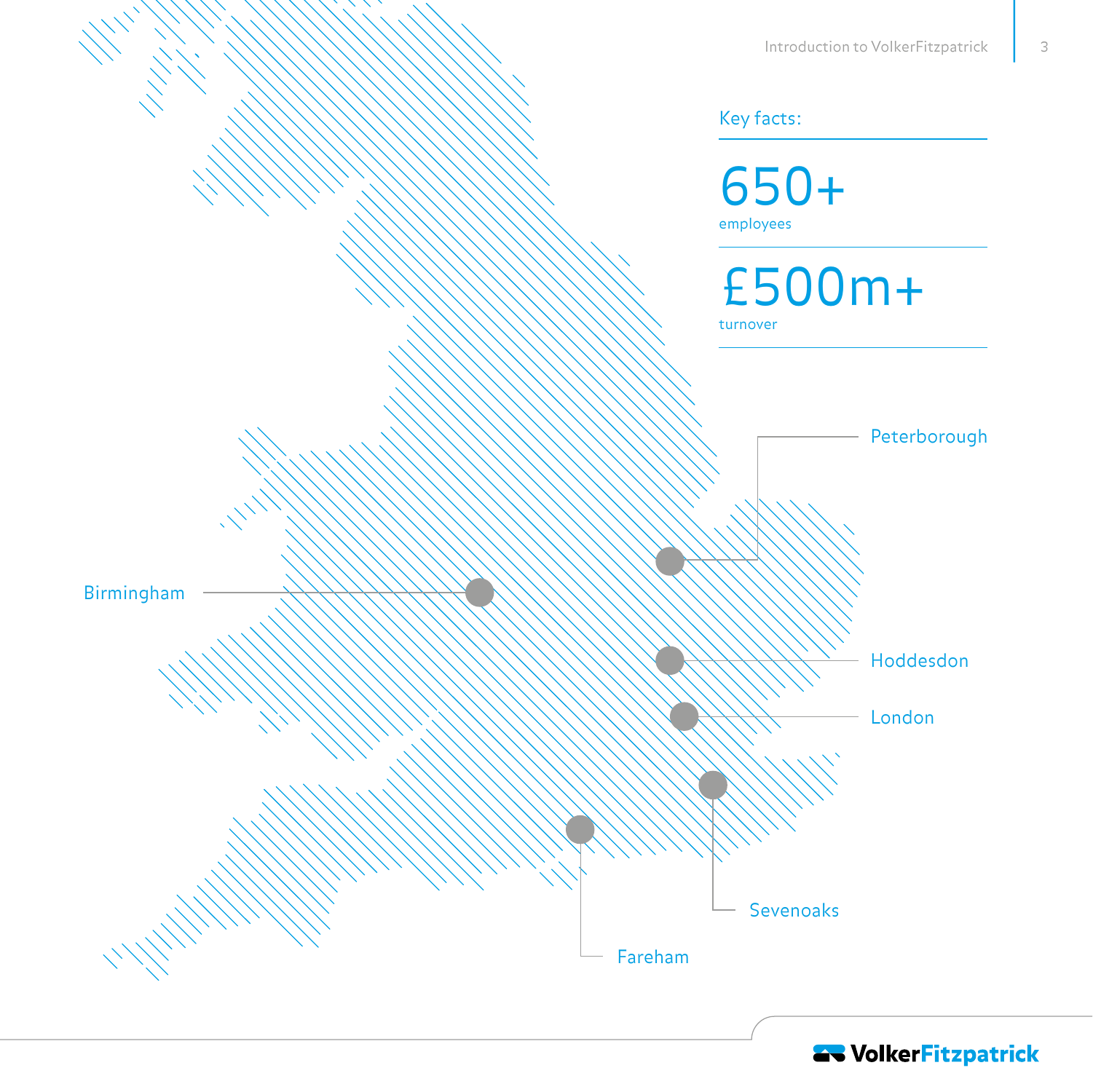

#### What can you expect from us?

We offer you an exciting working environment, in which you can contribute to a wider range of projects that have significance and often become icons in the landscape.

#### The following placements are available to you:

- Construction management
- Quantity surveying
- Civil engineering

#### An insight in your experience with us:

- You will be predominantly site based
- Mentored by experienced managers
- Gaining on the job experience
- Improving your behavioural and technical competencies
- Gaining a real understanding of complexities in constriction
- Working as part of a team

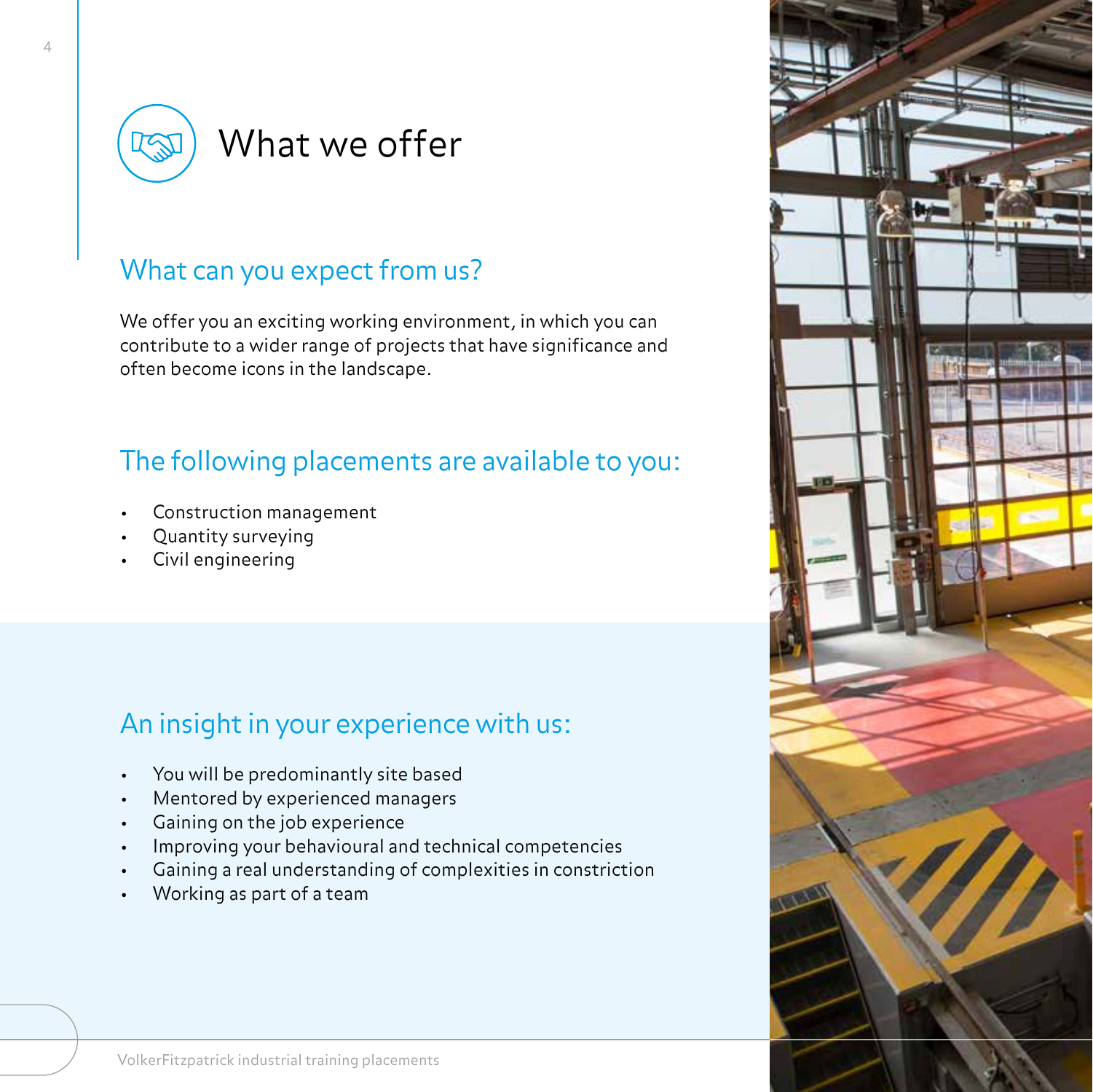#### In-house training support

We provide you with extensive opportunities to further develop and broaden your knowledge and skills in our internal training academy:

#### Leadership & management

- Moving into management
- First line management
- Influencing & personal impact

#### Interpersonal

- Performance coaching
- **Communication**
- Personal effectiveness

#### Technical & practical

- Innovation & sustainability
- Commercial & contract awareness
- Planning & programming

#### Health, safety, environment & quality

- Workplace safety & legislation
- Quality standards
- Environmental awareness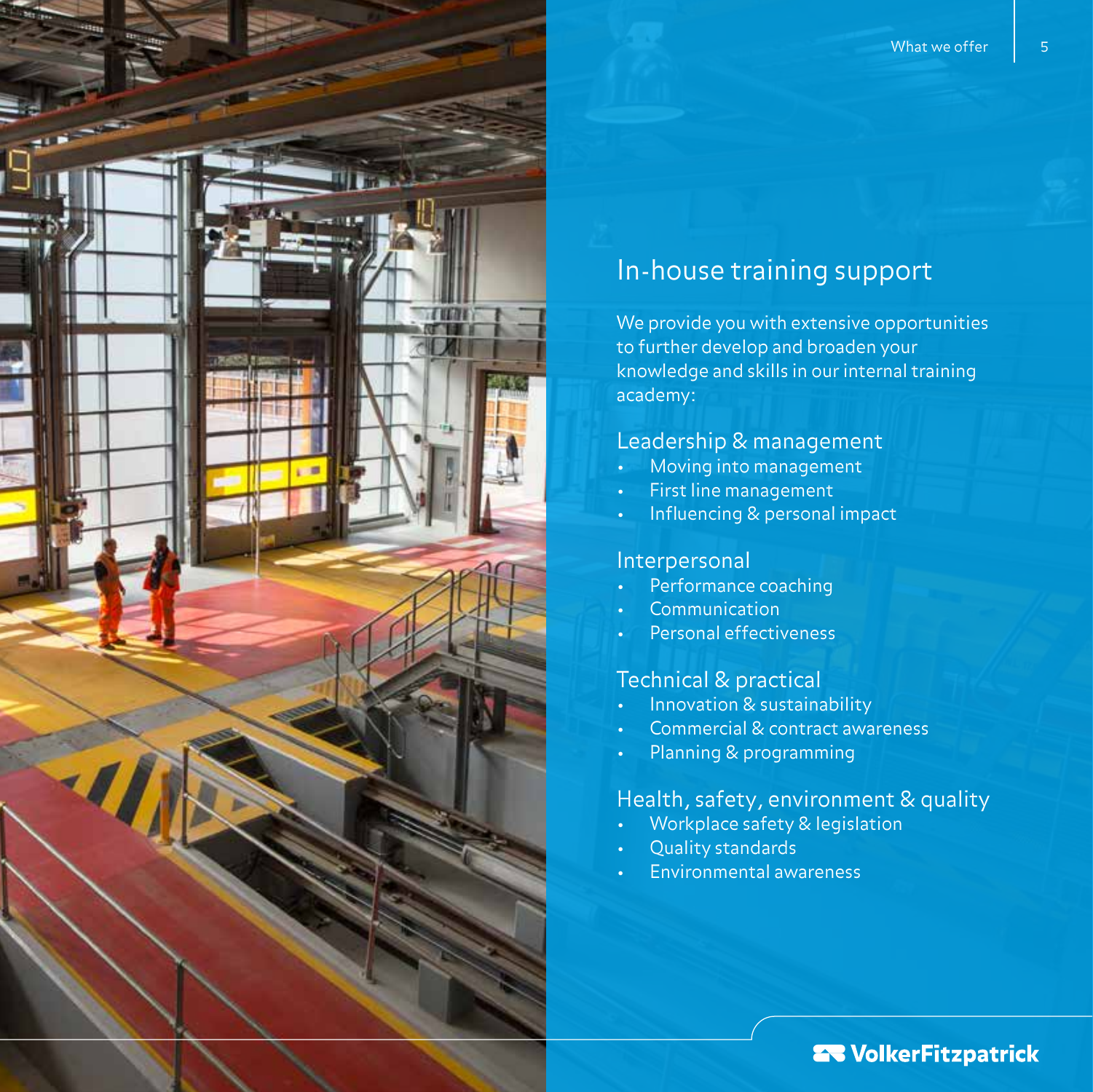



As a construction management trainee, you have the opportunity to take part in a structured and well organised training scheme that will, with your determined effort and careful and skilled guidance from the mentors, result in obtaining an excellent all round knowledge of the construction industry and of the construction manager role.

Our training is also aimed towards encouraging and helping employees to reach the highest standards of professional qualifications and offers experience in all the fields necessary to meet the requirements of the Chartered Institute of Building (CIOB) Professional Development Programme (PDP). The modules of this training are:

#### 1.0 Occupational competence

- 1.1 Planning and organising work
- 1.2 Managing health and safety
- 1.3 Managing quality
- 1.4 Implementing sustainable construction and development
- 1.5 Knowledge of commercial, contractual and legal issues

#### 2.0 Management competence

- 2.1 Communication
- 2.2 Decision making
- 2.3 Managing information
- 2.4 Leadership and strategic / framework management
- 2.5 Personal effectiveness at work
- 2.6 Innovation

#### 3.0 Professional competence

- 3.1 Professional judgement, responsibility
- 3.2 Commitment to code of ethics
- 3.3 Commitment to CPD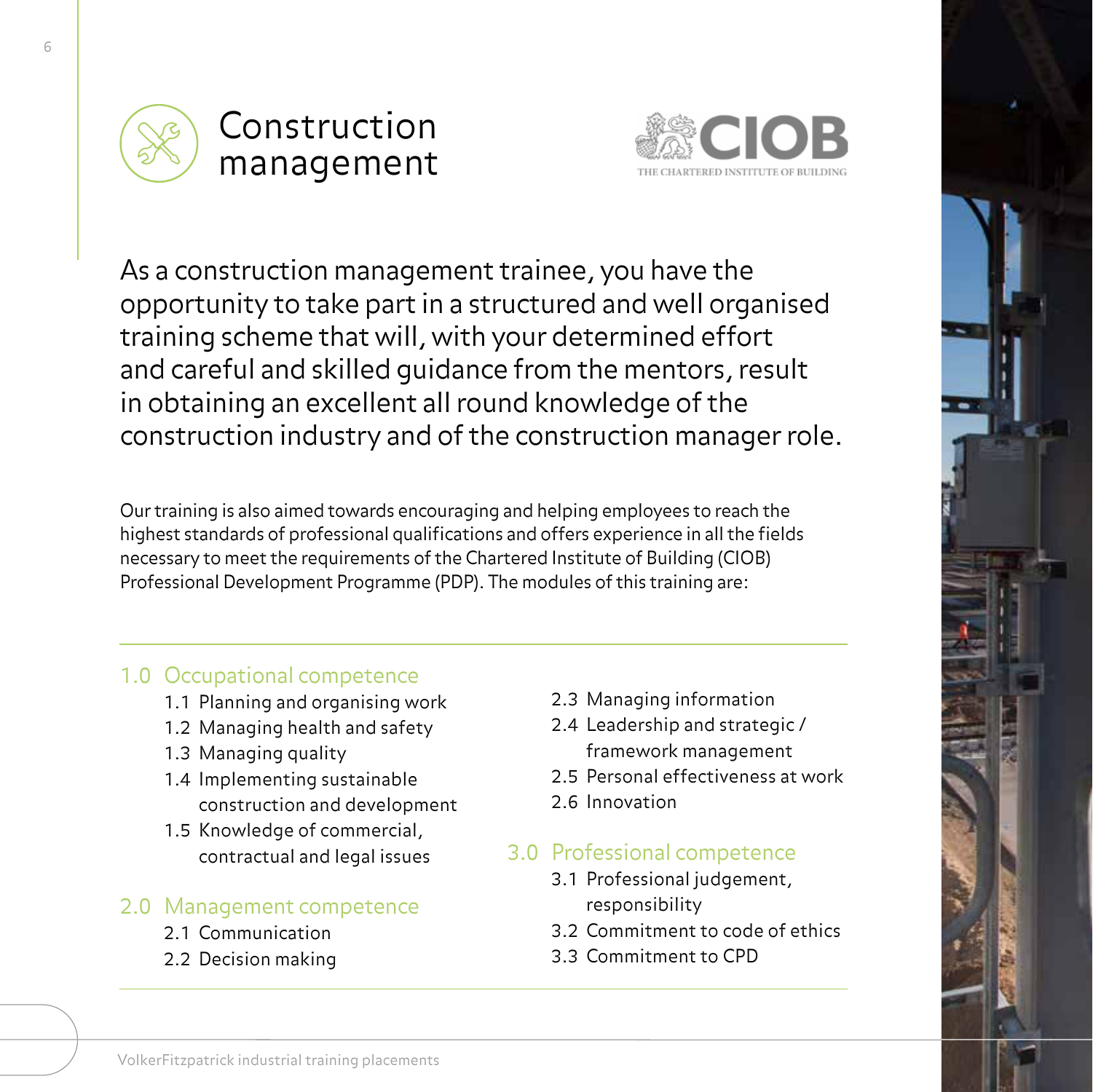Ben Walker *Site manager*

 $\textcircled{\scriptsize{R}}$ 

subijon co

"VolkerFitzpatrick's graduate programme helped me find the role that best suited me and pushed me to achieve my potential. I had great exposure to many fields including commercial operations, design and business development. In the end, I chose operations.

VolkerFitzpatrick has been great in driving me forward from assistant site manager to site manager level and I'm now pushing on to reach senior site manager. The support I receive gives me the confidence I need to reach my career goals."

**28 VolkerFitzpatrick**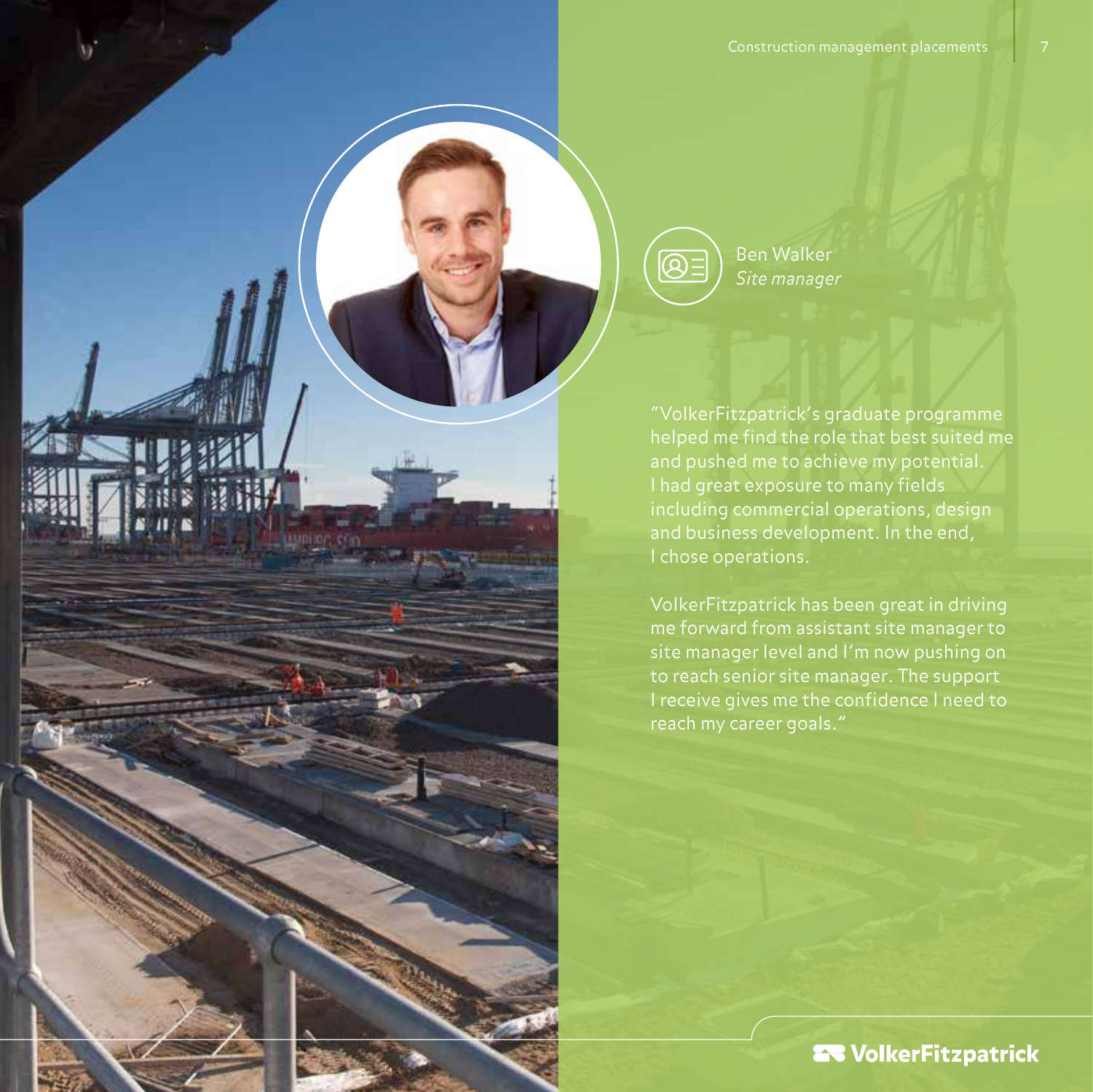

## **ice**

The civil engineering placement year training scheme at VolkerFitzpatrick has been developed to offer you specific training objectives. The emphasis is very much focused on continuous learning on the job, to complement the learning whilst at university.

The year on site will see you focus on the technical skills and taking on more responsibility, with exposure to management and commercial aspects, depending on your individual development. The objectives will carry forward post-graduation onto the ICE graduate scheme and will count towards the process leading to ICE professional membership at the appropriate academic level.

All graduates will work towards Eng Tech MICE first.

The sub sections of each attribute ask for demonstration to either IEng MICE or CEng MICE.

- 1. Knowledge and understanding of engineering
- 2. Technical and practical application of engineering
- 3. Management and leadership
- 4. Independent judgement and responsibility
- 5. Commercial ability
- 6. Health, safety and welfare
- 7. Sustainable development
- 8. Interpersonal skills and communication
- 9. Professional Commitment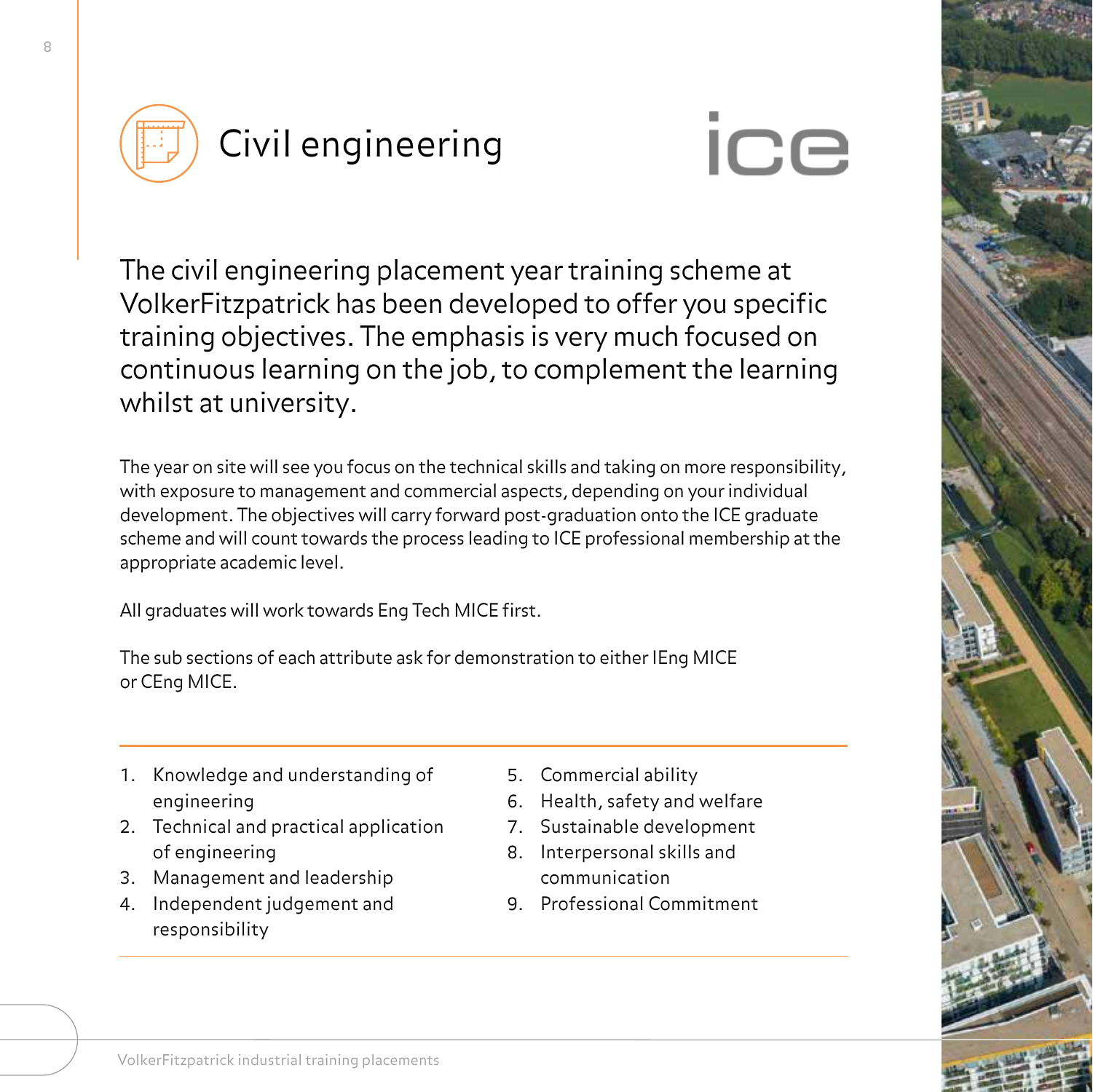



Ieuan Jones *Senior engineer*

"VolkerFitzpatrick has supported me since joining for a year in industry back in 2009. I've been fortunate to work on some high profile projects such as the Athletes' Village, Hoe Valley and TRSP Hornsey Depot during my time with the company. All these projects have been managed by outstanding teams, who have provided support and guidance throughout my career progression and my professional development through the ICE.

Two years after graduation, I applied for my Engineering Technician review. With the support from Delegated and Supervising Civil Engineers, the team at Head Office, and colleagues on site I successfully became a professional member of the ICE in 2015. Recognition from peers has been a key driver over the past year, having been nominated and awarded for Most Promising Trainee Civil Engineer 2015 by CECA (Southern) and Study, Training and Development Professional of the Year within the VolkerWessels UK group in 2016."

Sa VolkerFitzpatrick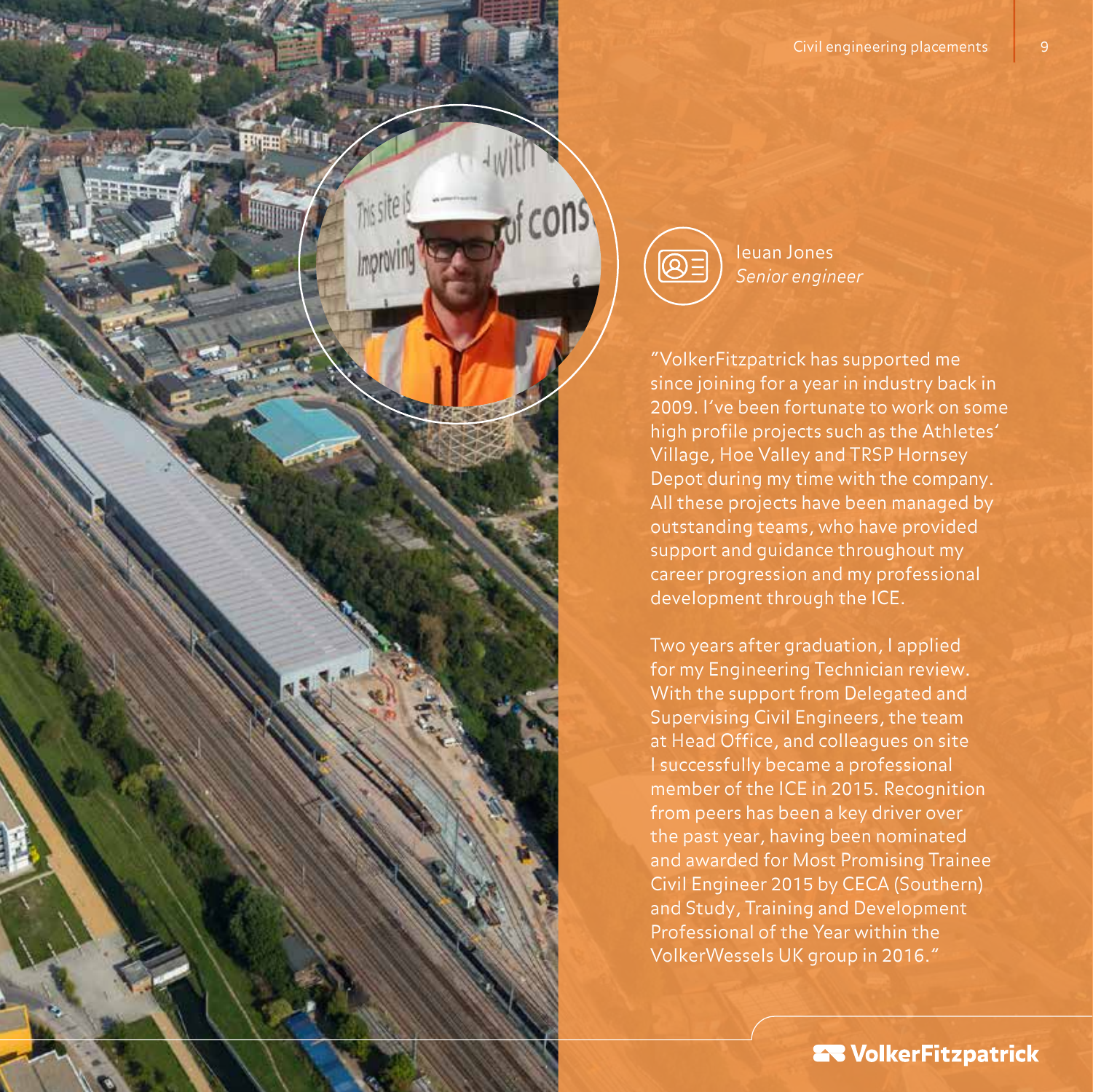

### Quantity surveying



As a quantity surveying placement student you will join us for a three year training programme. The aim is to create an informative, interactive and practical training programme across a range of subjects which will give you a breadth of knowledge in your placement year to compliment some of the subjects covered in your university studies.

On your return into the business you will be working to complete the remaining courses in the programme over the remaining period at which point they should have reached a level of project surveyor. All students will be monitored and benchmarked periodically to assess progression. The programme is also tailored to maximise individual training needs.

#### 1.0 Commercial development

- 1.1 Commercial awareness
- 1.2 Contractual training
- 1.3 Subcontractor procurement
- 1.4 Change control
- 1.5 Cost and value control

#### 2.0 Personal development

- 2.1 Communication
- 2.2 Decision making
- 2.3 Managing time and information
- 2.4 Assertiveness
- 2.5 Personal effectiveness at work
- 2.6 Innovation

#### 3.0 Professional development

- 3.1 RICS approved APC structured training framework
- 3.2 CICES structured training framework
- 3.3 Commitment to CPD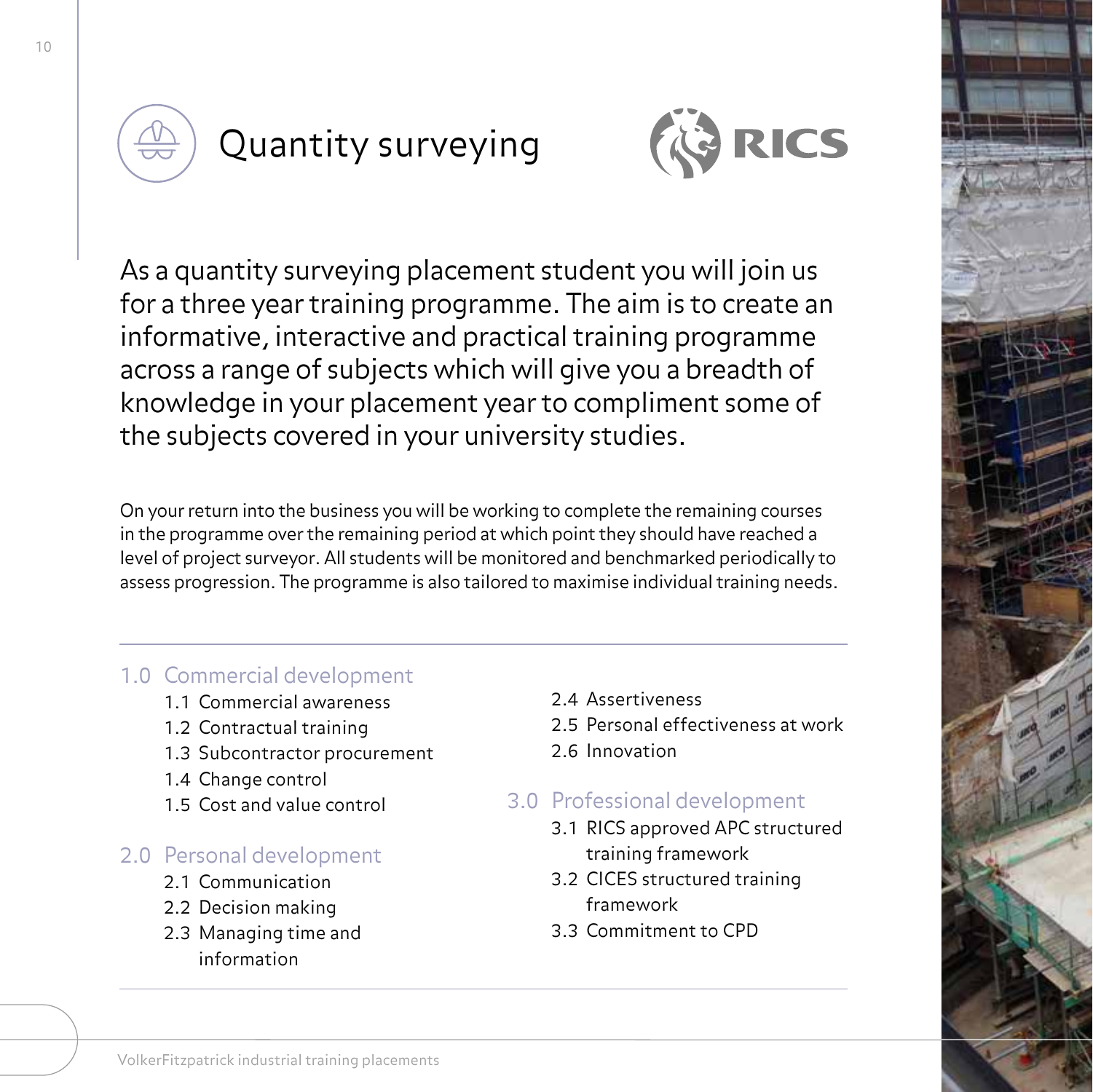$| \bigcirc \!\!\!\! \otimes$ 

Magda Wasielewska *Graduate quantity surveyor*

"I was told by many of my colleagues and family that the construction sector is not an easy one for women to be in, however reality proved otherwise. Construction companies like VolkerFitzpatrick are very welcoming, creating opportunities and supporting female staff. My graduate placement gives me that great sense of achievement, as I feel like I am shaping the world around me; with great opportunities such as working on projects like the redevelopment of 47-53 Queen Anne Street in London.

VolkerFitzpatrick is very open to suggestions and ideas and always supports me in all that I do. The graduate programme gives you that unique chance to develop your career and end up exactly where you want to be."

**27 VolkerFitzpatrick**